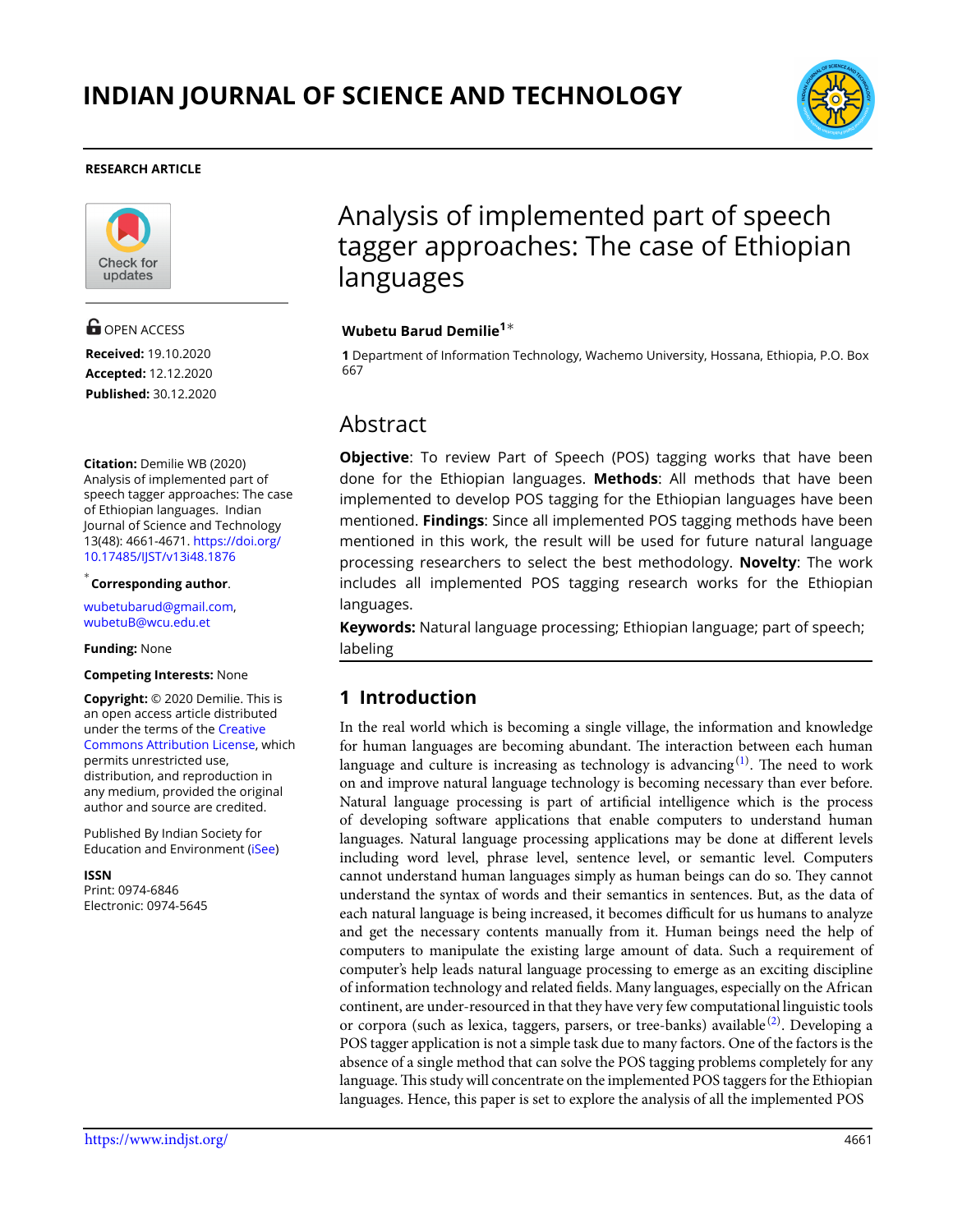tagger approaches and to identify the best and the recommended algorithm for the Ethiopian languages.

# **2 Part of Speech (POS) tagging**

POS tagging means assigning labeling implies appointing linguistic classes for example suitable POS labels to each word in normal language messages and sentences. It is additionally the identification of the transform syntactic class of each word structure utilizing lexical and relevant data $^{(1)}$  $^{(1)}$  $^{(1)}$ . Assigning of POS tag to each expression of an unannotated text by hand is very tedious, which brings about the presence of different ways to deal with robotizing the undertakings. In this way, POS labeling is a strategy to computerize the explanation cycle of lexical classes in like manner. The cycle takes a word or a sentence as informationallocates a POS tag to the word or each word in the sentence and creates the labeled content as yield  $^{(3) \, (4)}$  $^{(3) \, (4)}$  $^{(3) \, (4)}$  $^{(3) \, (4)}$  $^{(3) \, (4)}$ . POS labels are otherwise called word classes, morphological classes, or lexical labels. The criticalness of these is the huge measure of data they give about a word and its neighbors.

POS labeling is valuable for syntactic parsing as taggers diminish equivocalness from the parser's info sentence, which makes parsing quicker by making the computational issue more modest, and the outcome will be less questionable. It likewise settles a few ambiguities that are not tended to by the syntactic parser's language model<sup>([3](#page-9-2))(4)</sup>.The determination of the semantic highlights from the lexical portrayals and how they are related to the POS taggers are consistently a troublesome decision. Subjective etymological decisions, the application for which labeling is done, the presentation expected of the tagger, lastly the disambiguation power offered by the current language innovation are terrifically significant factors in deciding lexical component determination.

POS tag sets typically contain many different word classes. It is also a non-trivial task. Because some words in languages are ambiguous. They can belong to more than one class; the actual class depends on the context of use. There are many publicly available POS taggers on the web for different foreign languages. For example, it is possible to see the English version of the Hidden Markov Model-based POS tagger using Stanford tagger/parser([5](#page-10-1))([6](#page-10-2)) . Example: "**We can can the can."** (the word "**can**" corresponds to auxiliary verb, verb, and noun respectively). It generates word class information as follows.

Input sentence: "**We can can the can."**

And the output sentence will be:

**"We/PRP can/MD can/NN the/DT can/NN. /."**

Where, PRP=Pronoun, MD=Verb, Modal, NN =noun, singular, common, DT=determinant, and.

=sentence terminator

And another POS tagger tags this sentence differently. For example, the Real-Time POS tagger tags it as follows. Input text= "**We can can the can."**

Output text= "**We +PRONPERS can +VAUX can +VI the +DET can +NOUN. +SENT"**

Where, PRONPERS= Personal pronoun, VAUX=Auxiliary verb, VI=Infinitive verb, DET=

Determinant, Noun= Noun and SENT= Sentence terminator

Different POS tagger approaches tag the same word differently and performances will also vary based on the POS tagger approach that has been selected by researchers of the area  $\sp(7)$  $\sp(7)$ .

## **3 Related works**

Numerous analysts have utilized various ways to deal with build up a POS tagger for the Ethiopian languages.The main endeavor was by<sup>[\(8\)](#page-10-4)</sup> who endeavored to build up a Hidden Markov Model-based POS tagger for the Amharic language. An aggregate of 25 POS label sets has been separated from 300 words on a page which was likewise utilized for preparing and testing the POS tagger. The label sets have been filled in as a reason for the label sets utilized by resulting scientists. The shortcoming of this investigation was the created POS tagger can't appoint the POS tag of obscure words.

Another examination endeavor was made by $^{(9)}$  $^{(9)}$  $^{(9)}$ . He applied the Conditional Random Fields way to deal with creating Amharic language POS labeling and word division utilizing a little clarified corpus of 1000 words. The POS labels utilized by the specialist were gotten by consolidating a portion of the classifications proposed by  $^{(8)}$  $^{(8)}$  $^{(8)}$ . Inside the given size of the information and an enormous number of obscure words in the test corpus (80%), a precision of 74% for POS labeling and 84% for Amharic language word division was gotten. The accomplished outcomes were acceptable particularly when they had seen from the outcomes accomplished in obscure word acknowledgment techniques for POS labeling tests. A few highlights were analyzed for division and POS labeling.

Character highlights and word reference-based highlights were discovered to be helpful for the division assignments while morphological and lexical highlights fundamentally improve the consequences of the POS labeling task. The outcomes could be accomplished since the Conditional Random Field approach permits character highlights for the division errands while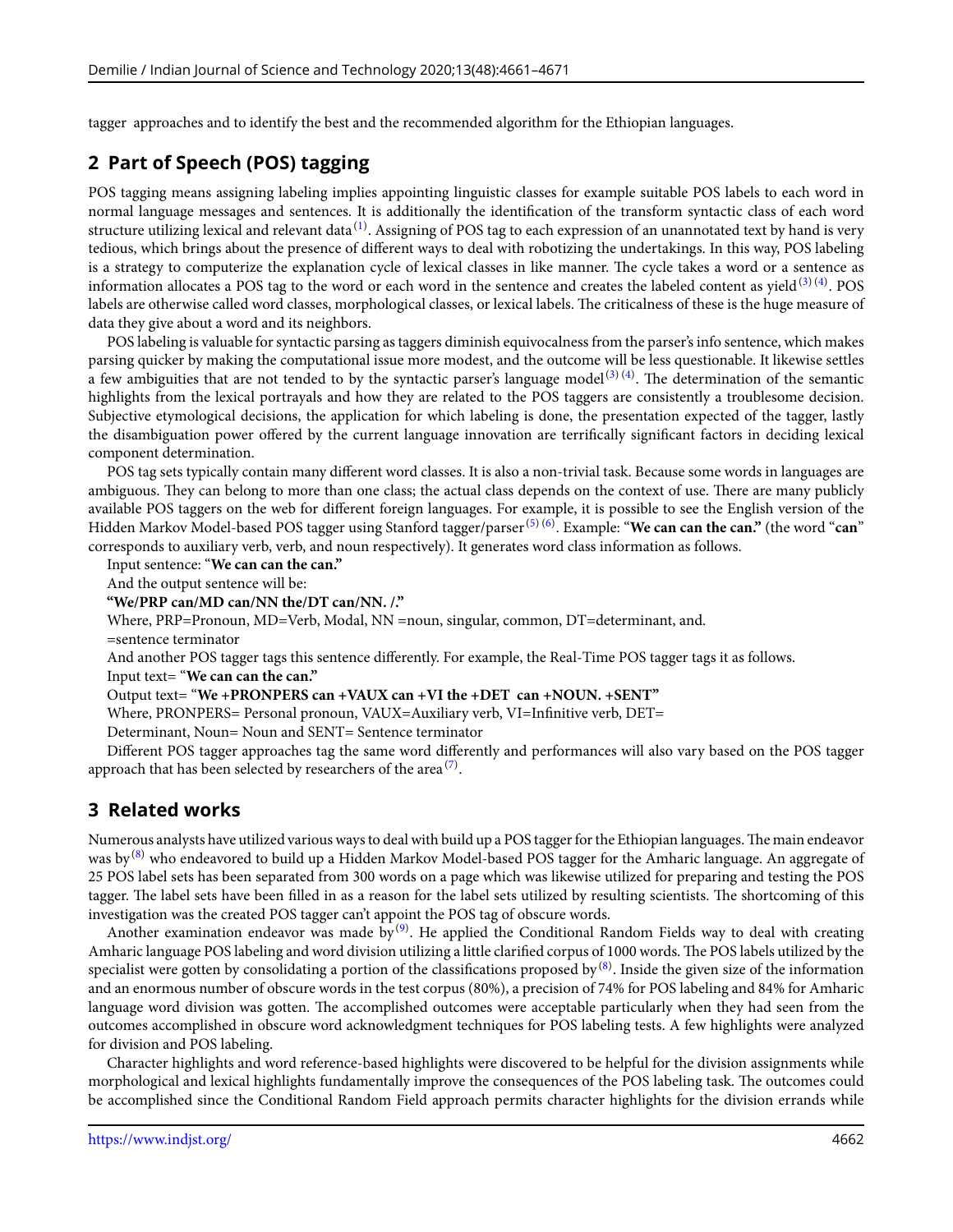coordinating a few covering highlights, for example, morphological and lexical highlights for POS labeling along these lines empowering ideal usage of the accessible data. As needs are, Conditional Random Fields were relevant for morphologically rich and complex dialects like Amharic. As a rule, the scientist managed confined parts of the morphological investigation of Amharic language, which was Amharic language word division and POS labeling. Besides, these undertakings were completed generally and freely because of the scarceness of assets.

At last, the scientist suggested that future work ought to investigate how division and POS labeling could be incorporated into a solitary framework that considers fine-grained POS labeling of Amharic language words. The creator additionally suggested that the advancement of a standard Amharic language POS label sets and explanation of a sensibly estimated corpus ought to be given need.

The work by $^{(2)}$  $^{(2)}$  $^{(2)}$  applied three supervised POS taggers, for example, Hidden Markov Model, Support Vector Machine, and Maximum Entropy for the Amharic language. The creators utilized a physically explained corpora of 210,000 tokens created at the Ethiopian Language Research Center (ELRC) of Addis Ababa University for preparing and testing the POS tagger errands. They likewise utilized the decreased 10 label sets that have been utilized in  $^{(9)}$  $^{(9)}$  $^{(9)}$ , the first label sets created at ELRC (comprising 30  $\,$ label sets), and the diminished label sets of the ELRC label sets (comprising 11 label sets). On predefined folds, all POS taggers got equivalent aftereffects of (92.5%-92.8%) on the diminished label sets and (85.5%-88.3%) on the full label sets. The Support Vector Machine tagger had the best presentation on obscure words yet was a bit more regrettable on known words. Trigrams 'n' Tags gave the best outcomes for realized words yet had the most exceedingly awful exhibition on obscure words. The Maximum Entropy approach gave the best precision on its folds, 90.1% on the full label sets, and equivalent consequences of (94.5% - 94.65%) on two diminished sets.

Generally speaking, Support Vector Machine was marginally in a way that is better than Trigrams 'n' Tags on the two more modest label sets and better on the enormous label sets, and to some degree better than Maximum Entropy on every one of the three label sets. At long last, to improve labeling precision, the scientist suggested that further investigations ought to be led on three fundamental ideas including unequivocal morphological handling to treat obscure words, consolidating taggers that draw on various qualities of the preparation information, and semi-directed or solo POS labeling for the Amharic language.

In<sup>([10\)](#page-10-6)</sup> also conducted an Amharic language POS tagger developed for factored language modeling. Hidden Markov Model and Support Vector Machine based taggers have been trained using the Trigrams 'n' Tags and Support Vector Machine Tools. For this purpose, the researchers have used the same data used by  $^{(2)}$  $^{(2)}$  $^{(2)}$ . Then, the overall accuracy of 82.99% and 85.50% have been achieved for Trigrams 'n' Tags and Support Vector Machine-based taggers respectively. Accordingly, this indicates that Support Vector Machine based taggers perform better than Trigrams 'n' Tags based taggers although Trigrams 'n' Tags based tagger was more efficient about speed and memory requirement. Therefore, the Support Vector Machine tagger was used to tag the texts for factored language models development for which the estimation of the probability for each word depends on the previous one or two words and their POS. Then, using these language models, they have improved the accuracy of Amharic speech recognition  $(1.32\%)^{(10)}$  $(1.32\%)^{(10)}$  $(1.32\%)^{(10)}$ .

In<sup>([11\)](#page-10-7)</sup> have developed a POS tagger for Tigrigna language by applying a hybrid (which was a combination of Brill transformation-error driven learning and Hidden Markov Model) approaches. He has collected a total of 26,000 words from Tigrigna news broadcasting agencies and annotate manually with their corresponding word classes and 75% (20,000) of the words were used for training purposes and the remaining 25% (6000) of it was used for testing purpose. In addition to this, he has identified 36 tag sets for the entire tagging process. This study finds the tag of a word from the raw text in two main steps. The first step was performed by the Hidden Markov Model tagger and it first annotates the given raw text and provides a level of confidence (threshold value) for each tag sequence. The second step was performed by comparing the confidence level of each tag sequence with the minimum confidence level that was set by the researcher using the output analyzer module. During those steps, if the confidence level is less than that of the minimum confidence level, a window size of two (bigram of the word) is given to the rule-based tagger for correction. Otherwise, it was treated as a correct tag. He conducted different experiments for the three types of taggers namely the Hidden Markov Model, rule-based, and hybrid taggers to test the performance of the tagger that he had developed. Finally, he has got an accuracy of 89.13% for the Hidden Markov Model, 91.8% for rule-based, and 95.88% for the hybrid taggers.

In $^{(12)}$  $^{(12)}$  $^{(12)}$  also tried to develop supervised POS tagging for the Amharic language. This work was different from previous works because of its degree of cleaning the corpus, good feature selection, and parameter values in the selected and implemented approaches. Besides, the features used in other machine learning-based tagging methods, the researcher included two other unique features, the vowel patterns, and the radicals. These additional features reduced the impact of the data sparsity problem to some degree. All these factors had a significant impact on the final performance of the achieved result. The data set used for this study consists of 207,000 tokens (186,000 for training and 21,000 for testing). The original tag sets developed at ELRC (consisting of 31 tags) were used.  $^{(12)}$  $^{(12)}$  $^{(12)}$  the experimental result shows; the highest POS tagging accuracies have been achieved in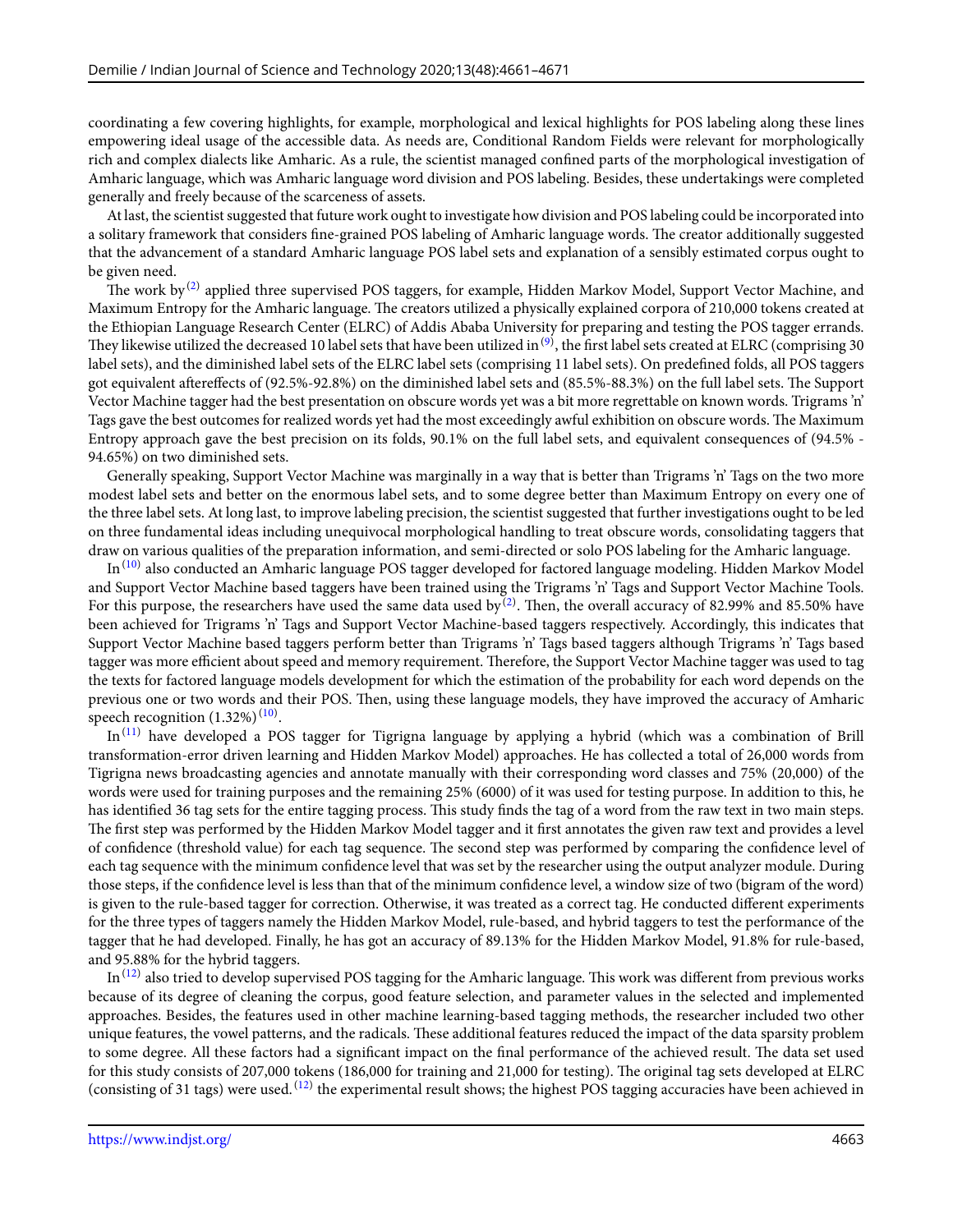both Conditional Random Fields and Support Vector Machine, followed by Brill tagger and Trigrams 'n' Tags. The Conditional Random Fields tagger achieved an average accuracy of 90.95% on 10 fold cross-validation while under the same circumstance, the Support Vector Machine achieved an average of 90.43%. Brill tagger and Trigrams 'n' Tags achieved comparable results. Even though the results obtained in this experiment were higher than the previous results, it was still far behind Arabic and English languages, where accuracies were above 97%. Therefore, as a recommendation, the researcher stated that to achieve the required accuracy using stochastic methods, there should be a cleaned corpus.

 $In^{(13)}$  $In^{(13)}$  $In^{(13)}$  have built up a POS tagger for the Afaan Oromo language by utilizing the Hidden Markov Model. In this work, they have utilized the Hidden Markov Model methodology for building up the tagger and they have gathered 159 sentences (with an aggregate of 1621 words for both preparing and testing purposes) from various sources to make the corpus adjusted, and they have utilized 17 label sets.

For the labeling cycle, they have utilized two stages to appoint word classes to a given Afaan Oromo text. The primary period of the tagger trains on the preparation information to register and store the lexical and momentary probabilities of the preparation information by utilizing unigram and bigram models of the Viterbi calculation by taking the put away data and the second period of the tagger acknowledges untagged Afaan Oromo messages and tokenized into words. After this, the tagger relegates the right POS tag for each of the tokenized words. The presentation of the tagger has tried utilizing a ten times cross-approval component and they got an exactness of 87.58% and 91.97% for unigram and bigram models individually. At long last, they have prescribed different analysts to build up a POS tagger for other neighborhood dialects by utilizing a similar methodology.

In $^{(14)}$  $^{(14)}$  $^{(14)}$  conducted POS labeling trials to distinguish the best strategy for under-resourced and morphologically rich languages like Amharic utilizing various sorts of approaches) and preparing information sizes (25%, half, 75%, and 100% of the preparation set). The POS label sets and the corpus used to prepare and test the taggers utilized were the ones created by ELRC. The creators had the option to show then Memory-Based Tagger was a decent labeling system for under-resourced and morphologically rich dialects, for example, Amharic with little size informational indexes contrasted and different strategies, especially Trigrams 'n' Tags. Besides, dividing words made out of morphemes of various POS labels and label theories mixes are additionally distinguished as they were promising headings to improve labeling execution for morphologically rich and under-resourced dialects individually. At long last, the specialists suggested that the best taggers recognized ought to be applied in programmed discourse acknowledgment just as measurable machine interpretation undertakings.

The Amharic language POS tagger, which was done by  $^{(9)}$  $^{(9)}$  $^{(9)}$ , was experienced utilizing a little size of preparing corpus, bringing about a word mistake pace of over 25%.

In<sup>([15\)](#page-10-11)</sup> focused on checking, amending, and retagging Amharic language text corpus by partaking in the Amharic language news stories of 1065 (comprises 210,000 words) gathered at Stockholm University from an Ethiopian web news document, and afterward morphologically broke down and physically POS labeled at Addis Ababa University.

200,863 word POS labeled corpus of Amharic language news writings were made by cleaning, normalizing, and checking a public accessible physically labeled corpus. The corpus has been increased with three diverse label sets (each 30, 11, and 10 labels). The labeled corpus was utilized as the reason for testing the AI procedures and apparatuses created for the Amharic language. The labeling precision of around 90% was accomplished on the most troublesome label sets which were not extremely promising, and not valuable for the errand of labeling the rest of the corpus. Other than this,  $^{(15)}$  $^{(15)}$  $^{(15)}$  improved the word blunder rate accomplished by $^{(9)}$  $^{(9)}$  $^{(9)}$  to figures underneath 10% utilizing a 200,000-word corpus. Yet, the number was still high when contrasted with better-resourced language, for which Word Error Rate of 2–4% was normal. Along these lines, the analyst suggested that further investigations ought to be directed at confirming, rectifying, and retagging Amharic language text corpus  $^{\rm (15)}.$  $^{\rm (15)}.$  $^{\rm (15)}.$ 

In([16\)](#page-10-12) developed a POS tagger for the Kafi-noonoo language by applying a hybrid (which was a combination of Brill transformation-error driven learning and Hidden Markov Model) approaches. He has collected a total of 354 untagged sentences from two different genres and annotated them using an incremental corpus preparation approach. After assigning word class information on each word within the sentences, both Hidden Markov Model and rule-based taggers were trained on 90% of the tagged sentences to generate probabilities i.e. lexical and transitional probabilities for the statistical component of the hybrid tagger and a set of transformation rules for the rule-based component of the hybrid tagger. Both the rule-based and Hidden Markov Model taggers have been trained on 90% of the tagged sentences. In addition to this, he has identified 34 tag sets for the entire tagging process. Finally, he has got an accuracy of 77.19% for the Hidden Markov Model, 61.88% for rule-based, and 80.47% for the hybrid tagger.

In<sup>([17\)](#page-10-13)</sup> also conducted an iterative automatic annotation process using the WebAnno tool and Margin Infused Relaxed Algorithm<sup>[\(18](#page-10-14))</sup>, an online machine learning algorithm, and produced an F1 score of 0.89 for Amharic language documents collected from the web. For this research, they have adapted the tag sets used by previous researchers (consisting of 11 tags) that were compatible with the Universal tag sets  $(19)$  $(19)$ .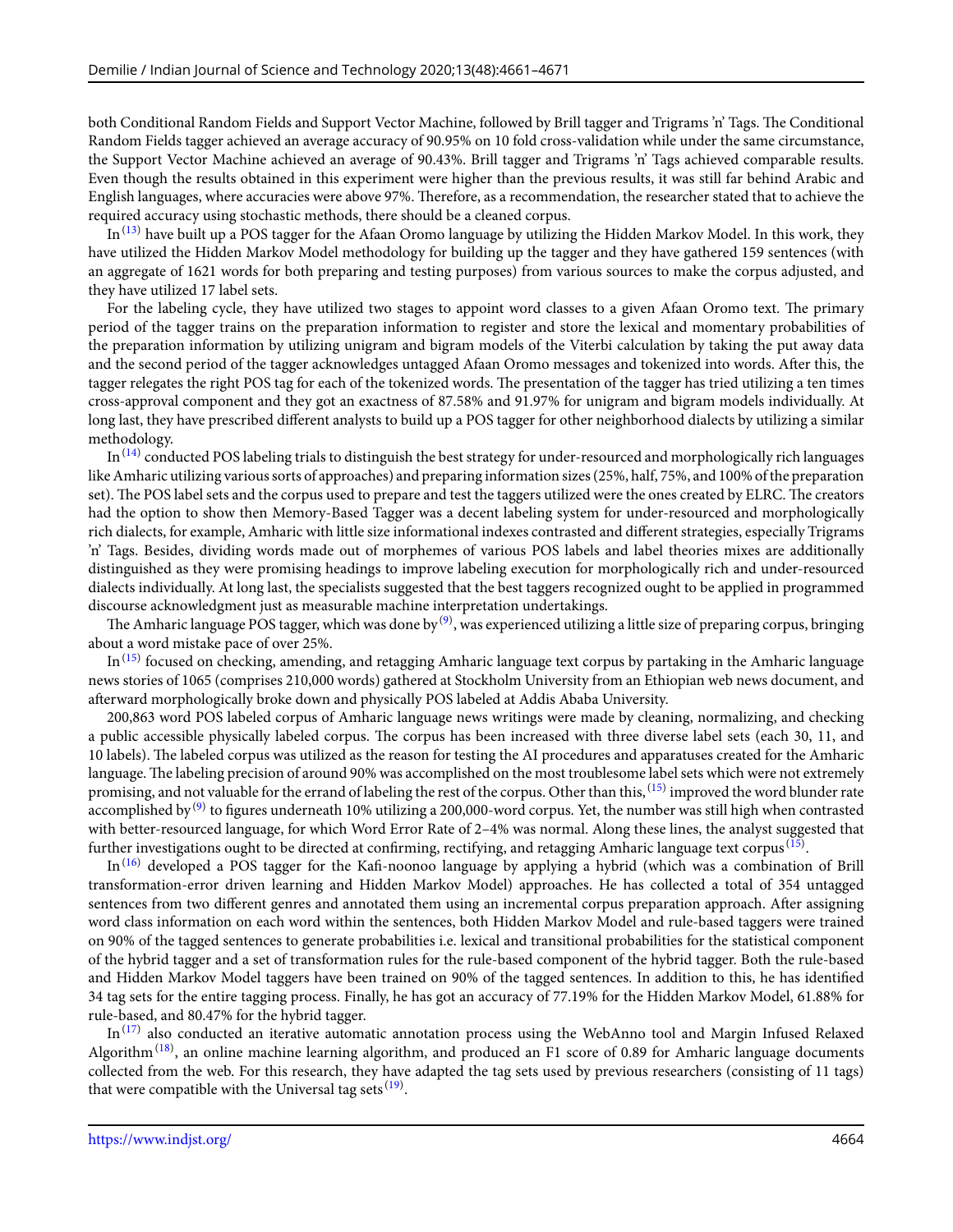In the work of  $^{(20)}$  $^{(20)}$  $^{(20)}$ , he has investigated the utilization of one of the conditions of the craftsmanship probabilistic model for grouping characterization, the Adopted Transformation-based Error-driven learning approach, and has gathered 17,473 words from around 1100 sentences containing 6750 unmistakable words. At last, the adjusted Brill's Tagger indicated a precision of 80.08% though the improved Brill's Tagger result demonstrated an exactness of 95.6%.

 $In<sup>(1)</sup>$  $In<sup>(1)</sup>$  $In<sup>(1)</sup>$  developed a POS tagger for the Amharic language by using an unsupervised approach. The research raised three different and important research questions to answer and how these research questions have been answered within the study.

The first question was "How to prepare a huge amount of corpora for the study". Based on this question, 929, 526 sentences were collected for the study.

The second question was "How to modify Amharic language tag sets for POS tagging activities". The question was answered by reviewing previously conducted research works on Amharic, and Tigrinya language tag sets and exploring the specific properties of the languages and finally modifying Amharic language tag sets.

The third question was "How to apply unsupervised POS tagger on Amharic language text documents". Here, the question was answered by preparing training data sets in a way that was appropriate for the study and it was prepared by removing non-Amharic characters, segmenting sentences per line, tokenizing words and normalizing the data sets, and then applying them for the Amharic language which was already prepared data sets in different remote machines. 37 sentences of test data sets have been prepared in WebAnno with an evaluation accuracy of 66.98% for eleven-word categories. The performance achieved was less than the work of<sup>([21\)](#page-10-17)</sup> unsupervised POS tagger result because the tagger was not trained very well on the test data sets which was used for  $^{(1)}$  $^{(1)}$  $^{(1)}$  research work so it cannot be capable of assigning POS tag of the test data accurately.  $^{(1)}$  $^{(1)}$  $^{(1)}$  have used test data sets with trained tagger and it was possible to achieve better performance. So, the evaluation result using additional seven sentences, and the accuracy was improved to 70.25%.

 $In<sup>(21)</sup>$  $In<sup>(21)</sup>$  $In<sup>(21)</sup>$  developed unsupervised POS tagger for the Amharic language. The training data set was constructed from the Walta Information Center corpus that contains more than 210,000 tokens. Besides, the morphological, syntactic, positional information, and frequency features were used to represent each word. In the development of the tagger, the research had followed the following procedures. Firstly, the unlabeled data were divided into 10-folds and segmented. The raw text was divided into sentences and tokenized into words. Secondly, features such as distributional, syntactic, and morphological features were extracted. Clustering was performed in the third phase and the k-means clustering algorithm, which forms groups of similar lexicons, has been selected and implemented. The last phase was mapping, which deals with looking at each cluster carefully and the most common tag was assigned for a group. Based on the experiments conducted using different features, the performance of the system shows that it achieves a maximum of 81% accuracy.<sup>([21\)](#page-10-17)</sup> considered only five POS tags. Since the k-means algorithm was used, the number of clusters (k) given by the user restricts words in the corpus to be clustered in one of those clusters. Therefore, words that have other word categories were not considered. Different word categories that share similar features were also assigned together. This indicates that the features selected were not enough. In addition to that, the training data of small size (consists of 210,000 tokens) was used. This in turn maximizes the rate of unknown words. Therefore, as a recommendation, the researcher stated that future work should be conducted on hierarchical clustering by incorporating semantic features. Besides this, building a large amount of raw corpus was also recommended undertaking extensive experimentation.

Another work for the Amharic language POS tagger has been developed by using Machine Learning Approaches<sup>[\(22](#page-10-18))</sup>. The work aimed to improve POS tagging performance for the Amharic language, which was never above 91%.

The data sets used in this study were categorized into three main categories, the Ethiopian Language Research Center annotated corpus that contains 210,000 words, the extended re-tagged corpus of the Ethiopian Language Research Center, and the newly annotated corpus of the Amharic language translation of the Quran and Bible. The overall average accuracy of 86.44, 95.87, and 92.27 for Ethiopian Language Research Center, ELEC-Extended, and ELRCQB tag sets respectively.

 $In<sup>(23)</sup>$  $In<sup>(23)</sup>$  $In<sup>(23)</sup>$  developed POS tagger using Neural Word Embedding as Features for the Amharic language. The experiments were conducted on some classifiers on the Weka environment and others developed using deep learning algorithms. In this research work, two basic tasks having a positive contribution to the Amharic language POS tagger were done. The first task was segmenting prepositions and conjunctions attached to the other POS tagger. The second task was tried to simplify the design of features by generating them automatically using the Word2Vec tool. Finally, the study was concluded within an accuracy of 88.88% for MLP, 92.8% for LSTM, and 93.7% for Bi-LSTM. The F-measure values for these networks are 88.81%, 92.75%, and 93.67% respectively.

In the work of<sup>[\(24](#page-10-20))</sup>, Machine Learning Approach-based Amharic language POS tagger has been developed. The researchers tried to collect a huge amount of compiled corpora from two sources. The first source was from Ethiopian Language Research Center which had around 210,000 tokens and was manually tagged with 31 tags and the second corpus was from a religious corpus containing 116,000 tokens which were manually tagged with 62 tags. All the collected corpora have been cleaned by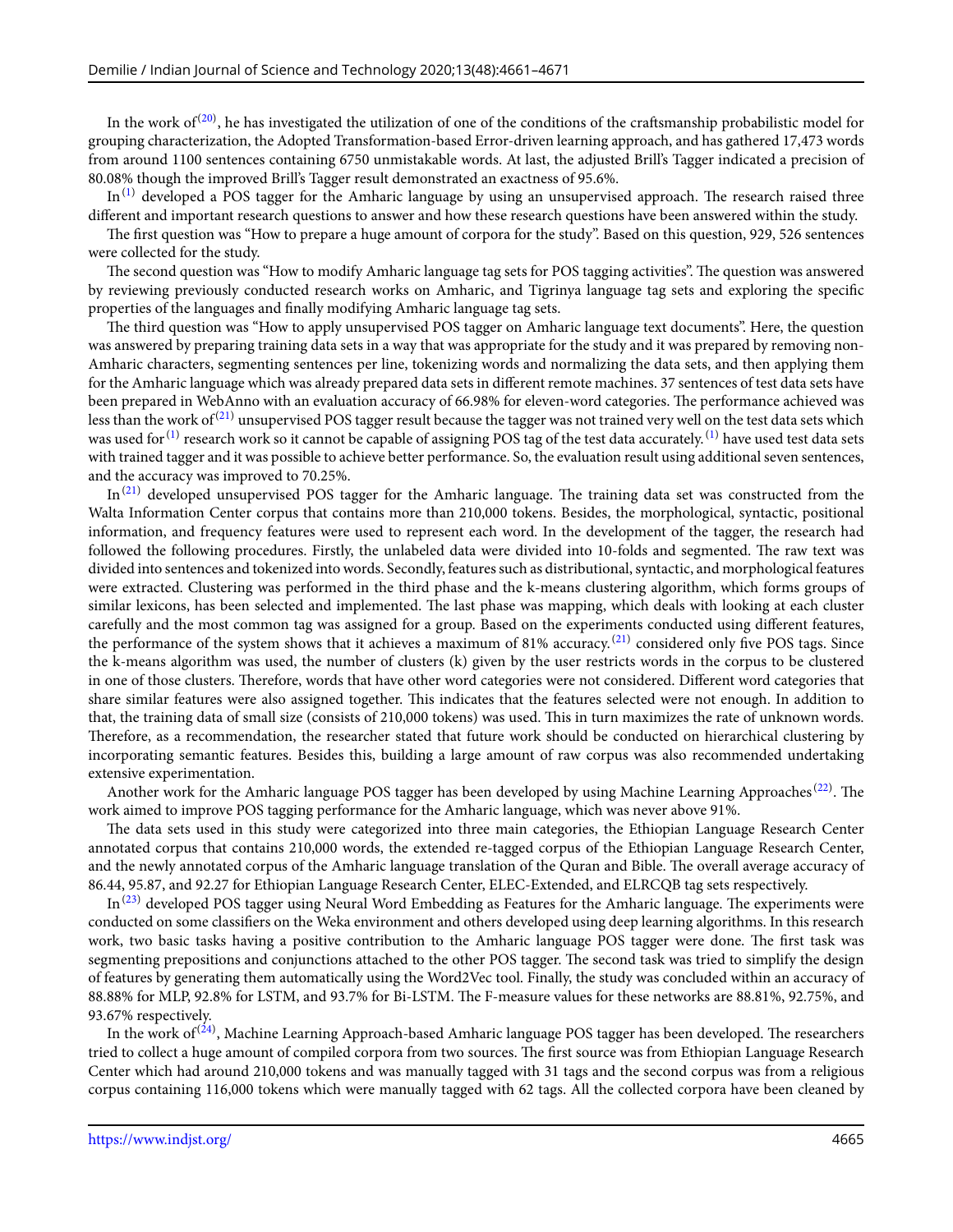using different preprocessing mechanisms and the total corpus had become 16451 sentences (around 321,109 tokens). They have shown a comparison among statistical-based taggers including Conditional Random Fields, Hidden Markov Model-based Trigrams 'n' Tags, and Naive Bays based taggers. They have checked and compare the performances of all taggers with similar sizes of training and testing data set. The result of the experiment showed that the Conditional Random Fields approach was a super tagging strategy for Amharic languages, as the accuracy of the tagger was less affected, after it reaches at some point, as the amount of training data increases compared with other methods. Finally, the best accuracy obtained from their experiments using Conditional Random Fields was 94.08%. Other research works have been done for the Amharic language POS tagging which includes $(25)$  $(25)$  $(25)$ 

<span id="page-5-0"></span>The Table [1](#page-5-0) summarizes all POS tagger researches for the Ethiopian languages that have been done by different researchers in the area.

|          | S.No. Author<br>(s) | The objective of the<br>Study                                                                                         | . .<br>The methodology of the<br>Study                                                                                                        | Key Findings of the Study                                                                                                                                                                 | Remarks                                                                                                                                                                          |
|----------|---------------------|-----------------------------------------------------------------------------------------------------------------------|-----------------------------------------------------------------------------------------------------------------------------------------------|-------------------------------------------------------------------------------------------------------------------------------------------------------------------------------------------|----------------------------------------------------------------------------------------------------------------------------------------------------------------------------------|
| 1.<br>2. | (8)<br>(9)          | · To develop a POS tag-<br>ger for the Amharic lan-<br>guage<br>· To show the applicabil-                             | • Hidden Markov Model<br>$\bullet$ 300 tokens<br>$\bullet$ 25 POS tag sets<br>• Conditional Random                                            | • He developed a tagging proto-<br>type using the Hidden Markov<br>model<br>• An accuracy of 74% is                                                                                       | • The tagger can't<br>appoint the POS tag of<br>obscure words<br>• The word division                                                                                             |
|          |                     | ity of Conditional Ran-<br>dom Fields in POS tag-<br>ging for a morphologi-<br>cally complex language<br>like Amharic | Fields<br>• 1000 tokens have been<br>prepared<br>• 10 POS tag sets                                                                            | obtained for POS tagging<br>and 84% for Amharic word<br>segmentation                                                                                                                      | and POS labeling were<br>completed generally<br>freely because of scant<br>assets                                                                                                |
| 3.       | (2)                 | · To conduct a super-<br>vised POS tagging for the<br>Amharic language                                                | • Hidden Markov Model,<br>Support Vector Machine,<br>and Maximum Entropy<br>$\bullet$ 210,000 tokens<br>• 10, 30, and 11 POS tag<br>sets      | $\bullet$ 92.6-92.8% on the selected<br>tag sets, • 92.5-92.8% on the<br>reduced sets<br>$\bullet$ 85.5-88.3% on the full tag set                                                         | • here was no unequiv-<br>morphological<br>ocal<br>handling<br>to<br>treat<br>obscure words and<br>no other information<br>source utilized than<br>a labeled preparing<br>corpus |
| 4.       | (10)                | • To conduct Amharic<br>language part of speech<br>developed<br>taggers<br>for factored language<br>modeling          | • Hidden Markov Model<br>Support<br>and<br>Vector<br>Machine<br>• 210,000 tokens<br>• 30 POS tags                                             | • Accuracies such as 82.99% for<br>Trigrams 'n' Tags and 85.50%<br>for Support Vector Machine is<br>obtained                                                                              | • The tagger has been<br>less performance in<br>assigning the POS tag<br>of unknown words                                                                                        |
| 5.       | (12)                | • To conduct POS tag-<br>ger for the Amharic lan-<br>guage which performs<br>better                                   | Conditional<br>Random<br>Support<br>Fields,<br>Vector<br>Machine, Brill, and Tri-<br>grams 'n' Tags.<br>• 207,000 tokens<br>• 30 POS tag sets | • Average accuracies of 90.95%<br>for Conditional Random Fields<br>and 90.43% for Support Vec-<br>tor Machine are achieved. Brill<br>and Trigrams 'n' Tags achieved<br>comparable results | • To achieve a bet-<br>ter performance, the<br>the corpus should be<br>cleaner                                                                                                   |
| 6.       | (26)                | • To develop POS tagger<br>for Afaan Oromo lan-<br>guage                                                              | • Transformational Error<br>driven Learning approach<br>$\bullet$ 223<br>sentences (1708)<br>words)<br>$\bullet$ 18 tag sets                  | • The experiment was relatively<br>good, 80.08% of the total word<br>was correctly tagged                                                                                                 | The standardized<br>readily<br>avail-<br>and<br>able corpus was very<br>important for natural<br>language<br>processing<br>application                                           |

|  |  | Table 1. Summary of implemented POS tagger approaches for the Ethiopian languages |  |
|--|--|-----------------------------------------------------------------------------------|--|
|--|--|-----------------------------------------------------------------------------------|--|

*Continued on next page*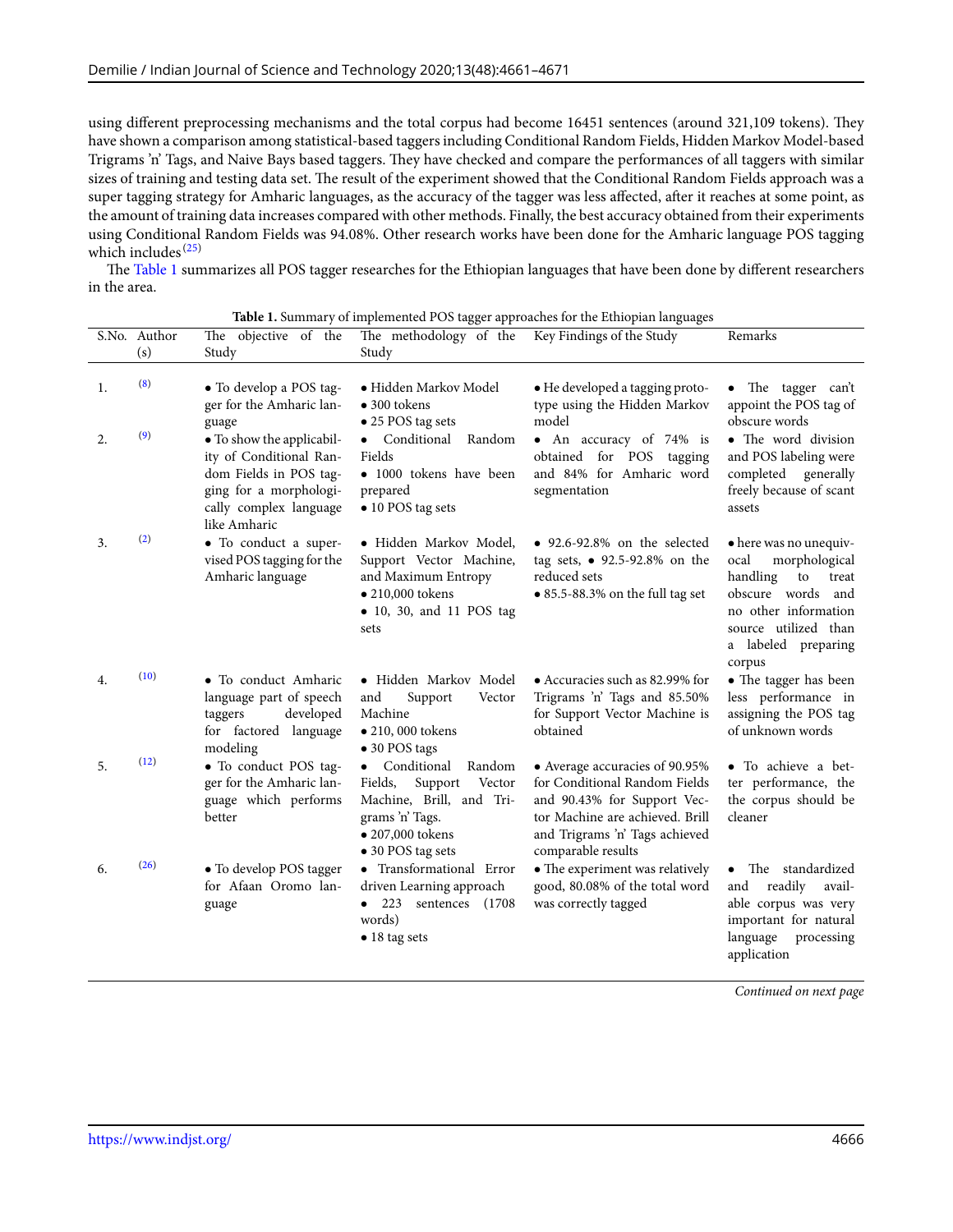| Demilie / Indian Journal of Science and Technology 2020;13(48):4661-4671 |  |  |  |  |
|--------------------------------------------------------------------------|--|--|--|--|
|--------------------------------------------------------------------------|--|--|--|--|

| (11)<br>7.<br>· To build up a POS<br>· Hidden Markov Model,<br>• An exactness of $89.1\overline{3\%}$ ,<br>tagger model for the<br>rule-based and hybrid<br>91.8%, and 95.88% for Hidden<br>$\bullet$ 26,000 words<br>Tigrigna language and<br>Markov Model, rule-based, and<br>examine the exhibition<br>• 36 broad tag sets<br>crossbreed taggers separately<br>can distinguish<br>number, tense,<br>improve exhibitions<br>(27)<br>8.<br>• To direct POS labeling<br>• Memory-Based Tagger,<br>• Before segmentation: (83.4-<br>investigations to distin-<br>Trigrams 'n' Tags, Support<br>86.3%) and after segmentation:<br>guish the best strategy<br>Vector<br>Machine,<br>$Con-$<br>$(91.6 - 93.5\%)$<br>are<br>achieved.<br>for under-resourced and<br>ditional Random<br>Fields<br>Memory-Based Tagger was a<br>tag of obscure words<br>morphologically<br>decent labeling procedure for<br>rich<br>tagging strategies<br>$\bullet$ 210,000 tokens<br>under-resourced dialects as the<br>dialects<br>• 30 POS tag sets<br>exactness of the tagger<br>(13)<br>9.<br>• To develop POS tagger<br>• Hidden Markov Model<br>• The accuracy was 87.58% and<br>for Afaan Oromo lan-<br>91.97% for unigram and bigram<br>• 59 sentences (with a total<br>effective<br>models separately<br>of $1621$ words)<br>guage<br>$\bullet$ 17 tag sets<br>processing<br>cations<br>that<br>standardized<br>the corpus.<br>(15)<br>10.<br>• verifying, correcting<br>• Manual and Automatic<br>• An accuracy of 90% was<br>and retagging Amharic<br>achieved<br>way<br>prepared<br>text corpus<br>was<br>to<br>languages<br>(16)<br>• Design and develop<br>· Hidden Markov Model,<br>11.<br>• Accuracy of 77.19%, 61.88%,<br>POS tagger for Kafi-<br>and 80.47% for Hidden Markov<br>rule-based, and hybrid<br>noonoo language<br>Model, rule-based and hybrid<br>354 untagged<br>Kafi-<br>contains<br>taggers respectively<br>noonoo sentences<br>like<br>types<br>performances<br>(28)<br>Most<br>Conditional Random<br>of<br>12.<br>To investigate the<br>• An accuracy of 83.58% and<br>$\bullet$<br>possibility of devel-<br>Fields and Hidden Markov<br>Ethiopian<br>74.63% using reduced tag set<br>oping POS tagger for<br>for supervised Hidden Markov<br>Model<br>are<br>Wolaita text using small<br>Model and Conditional Ran-<br>do<br>$\bullet$ 200 sentences<br>and<br>manually tagged text<br>dom fields based taggers respec-<br>$\bullet$ 22 tag sets<br>annotated<br>tively<br>a<br>approach<br>(17)<br>• F1 score of 0.89 for Amharic<br>• To facilitate the anno-<br>· Margin Infused Relaxed<br>13.<br>Algorithm<br>language documents collected<br>suggestions<br>tation process<br>$\bullet$ 504 tokens<br>from the web<br>• 11 POS tags | Table 1 continued |  |                                                                                                                                                                                                   |
|---------------------------------------------------------------------------------------------------------------------------------------------------------------------------------------------------------------------------------------------------------------------------------------------------------------------------------------------------------------------------------------------------------------------------------------------------------------------------------------------------------------------------------------------------------------------------------------------------------------------------------------------------------------------------------------------------------------------------------------------------------------------------------------------------------------------------------------------------------------------------------------------------------------------------------------------------------------------------------------------------------------------------------------------------------------------------------------------------------------------------------------------------------------------------------------------------------------------------------------------------------------------------------------------------------------------------------------------------------------------------------------------------------------------------------------------------------------------------------------------------------------------------------------------------------------------------------------------------------------------------------------------------------------------------------------------------------------------------------------------------------------------------------------------------------------------------------------------------------------------------------------------------------------------------------------------------------------------------------------------------------------------------------------------------------------------------------------------------------------------------------------------------------------------------------------------------------------------------------------------------------------------------------------------------------------------------------------------------------------------------------------------------------------------------------------------------------------------------------------------------------------------------------------------------------------------------------------------------------------------------------------------------------------------------------------------------------------------------------------------------------|-------------------|--|---------------------------------------------------------------------------------------------------------------------------------------------------------------------------------------------------|
|                                                                                                                                                                                                                                                                                                                                                                                                                                                                                                                                                                                                                                                                                                                                                                                                                                                                                                                                                                                                                                                                                                                                                                                                                                                                                                                                                                                                                                                                                                                                                                                                                                                                                                                                                                                                                                                                                                                                                                                                                                                                                                                                                                                                                                                                                                                                                                                                                                                                                                                                                                                                                                                                                                                                                         |                   |  | • Preparing in huge<br>corpus and utilizing<br>huge label sets that<br>sex,<br>and<br>so forth with vari-<br>ous capabilities will                                                                |
|                                                                                                                                                                                                                                                                                                                                                                                                                                                                                                                                                                                                                                                                                                                                                                                                                                                                                                                                                                                                                                                                                                                                                                                                                                                                                                                                                                                                                                                                                                                                                                                                                                                                                                                                                                                                                                                                                                                                                                                                                                                                                                                                                                                                                                                                                                                                                                                                                                                                                                                                                                                                                                                                                                                                                         |                   |  | • The tagger (particu-<br>larly Trigrams 'n' Tags)<br>can't allocate the POS                                                                                                                      |
|                                                                                                                                                                                                                                                                                                                                                                                                                                                                                                                                                                                                                                                                                                                                                                                                                                                                                                                                                                                                                                                                                                                                                                                                                                                                                                                                                                                                                                                                                                                                                                                                                                                                                                                                                                                                                                                                                                                                                                                                                                                                                                                                                                                                                                                                                                                                                                                                                                                                                                                                                                                                                                                                                                                                                         |                   |  | • The accuracy and<br>processing<br>of natural language<br>appli-<br>need<br>annotated data sets<br>were dependent upon<br>and<br>sufficient amounts of                                           |
|                                                                                                                                                                                                                                                                                                                                                                                                                                                                                                                                                                                                                                                                                                                                                                                                                                                                                                                                                                                                                                                                                                                                                                                                                                                                                                                                                                                                                                                                                                                                                                                                                                                                                                                                                                                                                                                                                                                                                                                                                                                                                                                                                                                                                                                                                                                                                                                                                                                                                                                                                                                                                                                                                                                                                         |                   |  | • The word error<br>rate of the corpus<br>still<br>high when compared<br>better-resourced                                                                                                         |
|                                                                                                                                                                                                                                                                                                                                                                                                                                                                                                                                                                                                                                                                                                                                                                                                                                                                                                                                                                                                                                                                                                                                                                                                                                                                                                                                                                                                                                                                                                                                                                                                                                                                                                                                                                                                                                                                                                                                                                                                                                                                                                                                                                                                                                                                                                                                                                                                                                                                                                                                                                                                                                                                                                                                                         |                   |  | • Arrangement of a<br>reasonable corpus that<br>messages<br>which speak to various<br>papers,<br>fiction, course books,<br>parliamentary reports,<br>and so on. Would<br>have a great role in the |
|                                                                                                                                                                                                                                                                                                                                                                                                                                                                                                                                                                                                                                                                                                                                                                                                                                                                                                                                                                                                                                                                                                                                                                                                                                                                                                                                                                                                                                                                                                                                                                                                                                                                                                                                                                                                                                                                                                                                                                                                                                                                                                                                                                                                                                                                                                                                                                                                                                                                                                                                                                                                                                                                                                                                                         |                   |  | the<br>languages<br>under-resourced<br>not have<br>large size POS tagger<br>corpus,<br>they can benefit from<br>semi-supervised                                                                   |
|                                                                                                                                                                                                                                                                                                                                                                                                                                                                                                                                                                                                                                                                                                                                                                                                                                                                                                                                                                                                                                                                                                                                                                                                                                                                                                                                                                                                                                                                                                                                                                                                                                                                                                                                                                                                                                                                                                                                                                                                                                                                                                                                                                                                                                                                                                                                                                                                                                                                                                                                                                                                                                                                                                                                                         |                   |  | • Supports annotation<br>Continued on next page                                                                                                                                                   |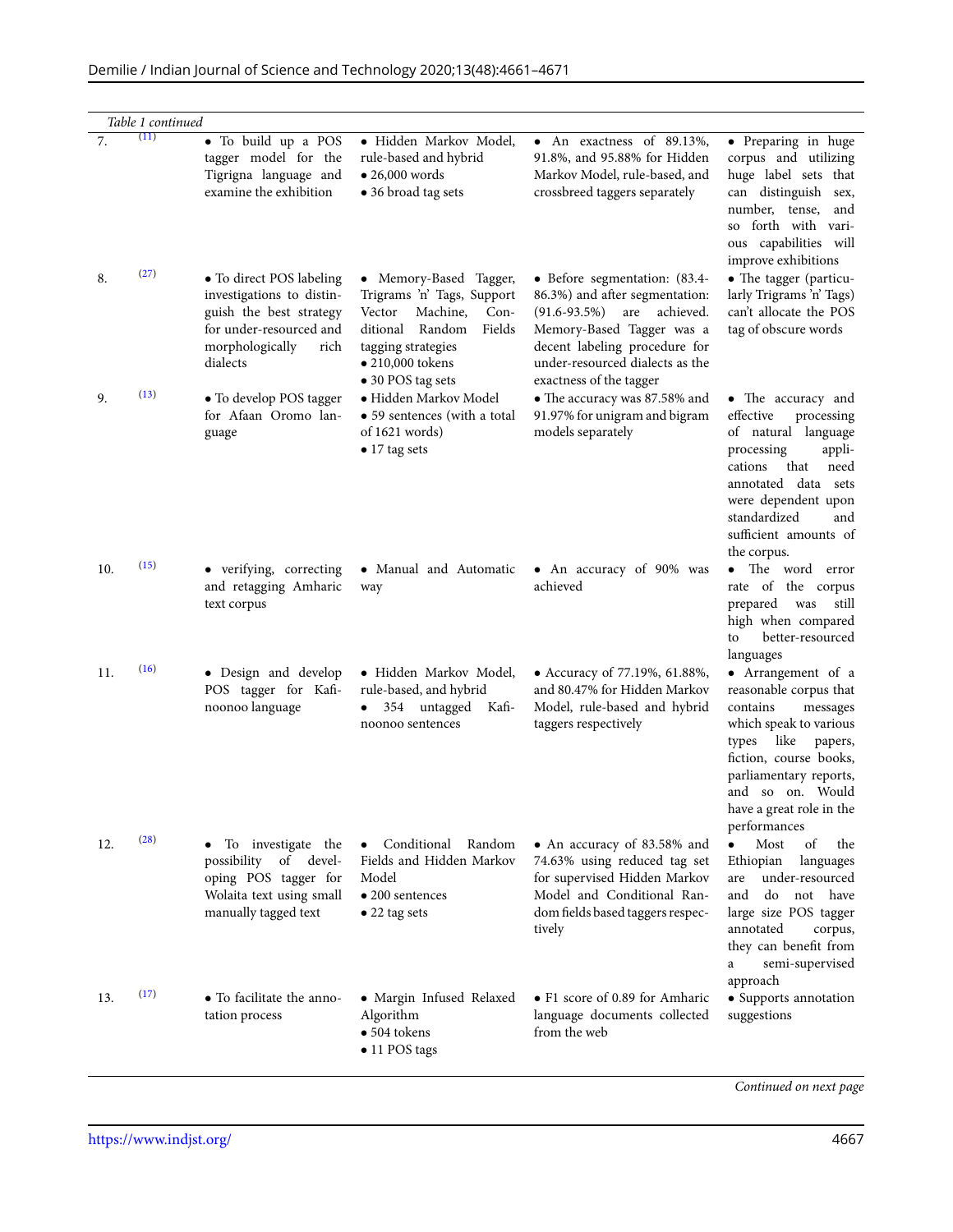|     | Table 1 continued |                                                                                                                                                                                         |                                                                                                                                                                               |                                                                                                                                                                                                                                                              |                                                                                                                                                                                                          |
|-----|-------------------|-----------------------------------------------------------------------------------------------------------------------------------------------------------------------------------------|-------------------------------------------------------------------------------------------------------------------------------------------------------------------------------|--------------------------------------------------------------------------------------------------------------------------------------------------------------------------------------------------------------------------------------------------------------|----------------------------------------------------------------------------------------------------------------------------------------------------------------------------------------------------------|
| 14. | $\left(1\right)$  | · To develop POS tag-<br>ger for the Amharic lan-<br>guage by using an unsu-<br>pervised approach                                                                                       | • 37 sentences of test data<br>sets have been prepared in<br>WebAnno                                                                                                          | • 66.98% for eleven-word cate-<br>gories and<br>· 70.25% seven additional sen-<br>tences and the accuracy was<br>improved                                                                                                                                    | • To improve the exhi-<br>bition of the unaided<br>aspect of the tagger,<br>there is a need to<br>assemble an enormous<br>measure of the crude<br>corpus                                                 |
| 15. | (20)              | • To improve Brill's tag-<br>ger lexically and change<br>the rule for Afaan<br>Oromo POS labeling<br>with an adequately huge<br>preparing corpus                                        | • Adopted Transformation-<br>based Error driven learning<br>approach<br>• 17,473 words from around<br>1100 sentences containing<br>6750 distinct words<br>• 26 broad tag sets | • An adjusted Brill's Tagger<br>indicated a precision of 80.08%<br>while the improved Brill's<br>Tagger result demonstrated an<br>exactness of 95.6%                                                                                                         | · Utilizing a morpho-<br>logically<br>examined<br>corpus for the prepa-<br>ration of Brill's tagger's<br>to think about the<br>inflectional properties<br>of the language.                               |
| 16. | (29)              | · To building another<br>POS labeled corpus and<br>build up a POS tagger for<br>the Tigrinya language                                                                                   | • A Supervised Learn-<br>ing approach dependent<br>on Conditional Random<br>Fields and Support Vector<br>Machines<br>$\bullet$ 72,080 tokens<br>• 73 tag sets                 | • For reduced label sets of 20,<br>the general accuracy of 90.89%<br>was acquired on a defined 10-<br>overlap cross-approval                                                                                                                                 | · Data from different<br>genres and styles to<br>achieve a more repre-<br>sentative corpus                                                                                                               |
| 17. | (30)              | • To propose the sen-<br>tence level POS tagger<br>utilizing a half and<br>half methodology that<br>improves the exhibition<br>of Tigrigna language<br>tagger                           | · Hybrid approach<br>$\bullet$ 3100 sentences<br>$\bullet$ 22 tag sets                                                                                                        | • An accuracy of $94.8\%$ , $95.5\%$ ,<br>and 96.3% for rule-based, aver-<br>aged perceptron, and hybrid<br>taggers respectively                                                                                                                             | • Associating addi-<br>word-class<br>tional<br>data about corpora<br>substance of the type<br>of word-class marker<br>is a helpful errand in<br>both the semantic and<br>language<br>innovation<br>field |
| 18. | (31)              | To investigate the<br>use of hybrid (rule-<br>and statistical<br>based<br>hidden Markov models)<br>approaches to the devel-<br>opment of POS tagging<br>for the Afaan Oromo<br>language | · Hidden Markov Model,<br>rule-based and hybrid tag-<br>ger<br>$\bullet$ 1517 sentences<br>$\bullet$ 35 tag sets                                                              | • An accuracy of 91.9%, 96.4%,<br>and 98.3% for Hidden Markov<br>Model, rule-based and hybrid<br>taggers respectively                                                                                                                                        | • To increase the per-<br>formance of the tagger<br>wide coverage/domain<br>area of training data<br>and morphologically<br>segmented words were<br>recommended                                          |
| 19. | (32)              | To analyze word<br>$\bullet$<br>embedding's<br>and<br>improve par of speech<br>tagger of Tigrinya                                                                                       | Conditional Random<br>٠<br>Fields<br>$\bullet$ 72,000 words                                                                                                                   | • The performance of Condi-<br>tional Random Field-transform<br>was 91% in general and 80% on<br>obscure words                                                                                                                                               | • Performance can be<br>enlarged by increasing<br>the size of the con-<br>tent corpus and tuning<br>boundaries                                                                                           |
| 20. | (33)              | • To develop POS tagger<br>for Ge'ez language                                                                                                                                           | • Adopt Trigrams 'n' Tags<br>tagger to the hybrid tagger                                                                                                                      | • Accuracy of 77.87%, 82.23%,<br>94.32%<br>performances<br>and<br>for Trigrams 'n' Tags tagger,<br>Trigrams 'n' Tags tagger with<br>Regex tagger, and Hybrid<br>taggers respectively<br>· 15,154 words from around<br>1,305 sentences<br>• 26 broad tag sets | · Hybrid tagger per-<br>forms better than the<br>Trigrams 'n' Tags and<br>Trigrams 'n' Tags with<br>Regex tagger used<br>individually                                                                    |

*Continued on next page*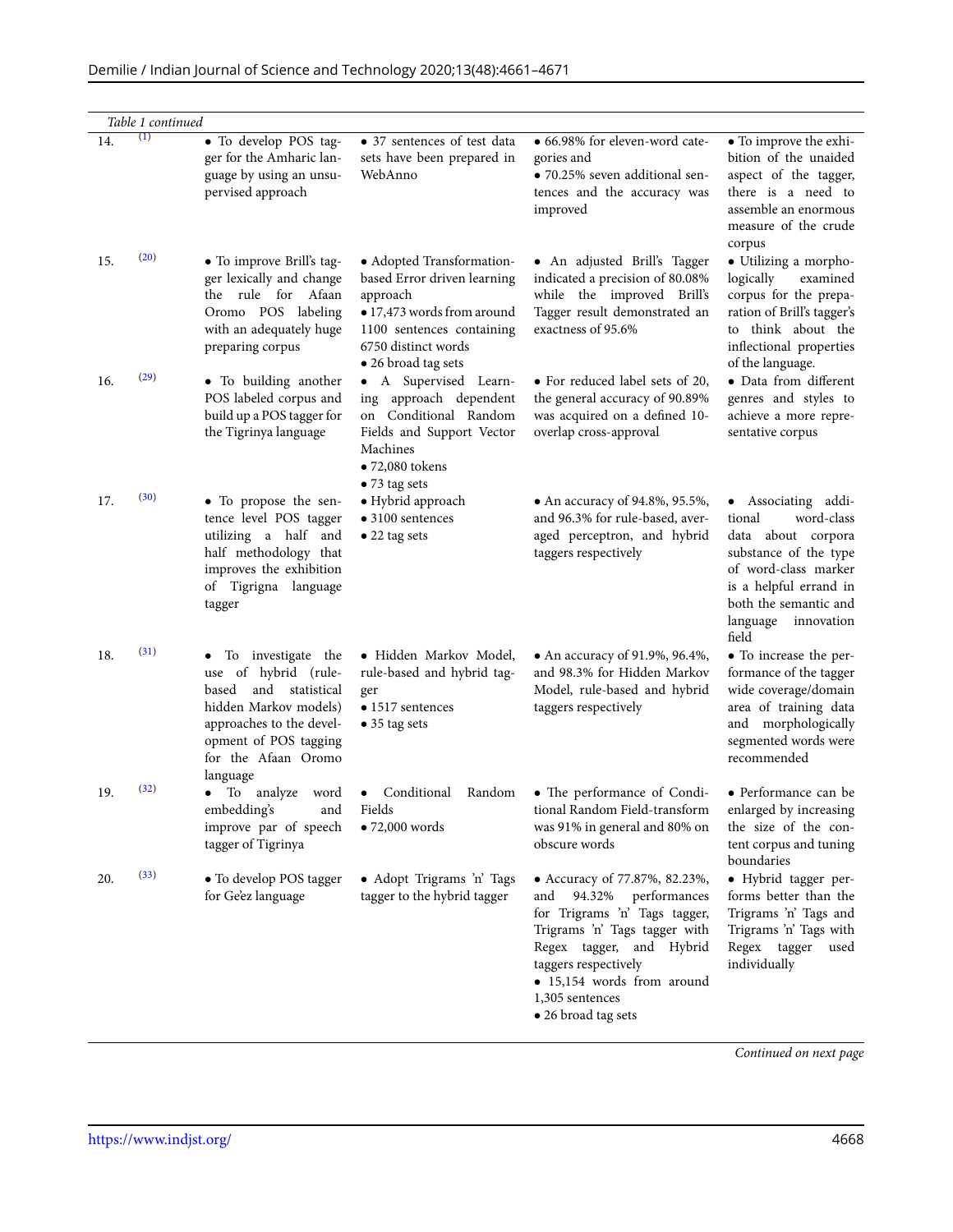| Demilie / Indian Journal of Science and Technology 2020;13(48):4661-4671 |  |
|--------------------------------------------------------------------------|--|
|--------------------------------------------------------------------------|--|

| 21. | Table 1 continued<br>(21) | • To develop an unsu-                                                                                                 | • k-means clustering                                                                                                                                                                                           | • A maximum of 81% accuracy                                                                                                                                                                                                                                                           | • Other word<br>cat-                                                                                                                                                                                         |
|-----|---------------------------|-----------------------------------------------------------------------------------------------------------------------|----------------------------------------------------------------------------------------------------------------------------------------------------------------------------------------------------------------|---------------------------------------------------------------------------------------------------------------------------------------------------------------------------------------------------------------------------------------------------------------------------------------|--------------------------------------------------------------------------------------------------------------------------------------------------------------------------------------------------------------|
|     |                           | pervised POS tagger for<br>Amharic language                                                                           | $\bullet$ 210,000 tokens<br>• 5 POS tag sets                                                                                                                                                                   | was achieved                                                                                                                                                                                                                                                                          | egories<br>were<br>not<br>considered.<br>• The features selected<br>were not enough.<br>• The data used for this<br>study was not enough                                                                     |
| 22. | (22)                      | improve POS<br>Тo<br>$\bullet$<br>labeling execution for<br>the Amharic language,<br>which was rarely above<br>91%    | · Brill, Trigrams 'n' Tags,<br>and CRFSuit<br>· Annotated corpus of<br>210,000 words                                                                                                                           | • The overall performance of<br>86.44, 95.87, and 92.27 for<br>Ethiopian Language Research<br>Center, ELEC-Extended, and<br>ELRCQB tag sets respectively                                                                                                                              | • Because of an enor-<br>mous number of labels<br>that might not have<br>permeability,<br>great<br>they demonstrated just<br>the main top 20 label<br>sets of a disarray lattice<br>for the best score       |
| 23. | (34)                      | • To develop POS tagger<br>for Hadiyyisa language                                                                     | • Rule-based and Trigrams<br>'n' Tags approaches<br>· 1280 manually tagged cor-<br>pus of Hadiyyisa sentences<br>• 32 identified tag sets and<br>10 basic tag sets                                             | • Accuracy of 66.64%, 64.65%,<br>72.54%, and 73.06% with 32<br>determined label sets labeled<br>corpus and 80.34%, 72.67%,<br>87.25%, and 89.03% for Tri-<br>gram Tagger, Bigram Tagger,<br>Unigram Tagger, and Affix Tag-<br>ger respectively                                        | · Good performance<br>was obtained by the<br>Trigrams 'n' Tags with<br>unknown word han-<br>dling with the back off<br>in the sequences                                                                      |
| 24. | (23)                      | • To examine the impact<br>of segmentation and<br>neural word embedding<br>features on Amharic<br>language POS tagger | • Support Vector Machine<br>• J-48 (Decision Tree)<br>• 220,260 instances includ-<br>ing punctuation marks                                                                                                     | • Accuracy of 88.88% for MLP,<br>92.8% for LSTM and 93.7%<br>for Bi-LSTM. The F-measure<br>values for these networks were<br>88.81%, 92.75%, and 93.67%<br>respectively                                                                                                               | • Improving the qual-<br>ity of the existing cor-<br>pus and increasing its<br>size can be a signifi-<br>cantly important task                                                                               |
| 25. | (7)                       | • To develop POS tag-<br>ger for Awngi language<br>using                                                              | • Hidden Markov Model<br>• 94,000 sentences (with<br>total word of 188,760 both<br>for training and testing sets)<br>$\bullet$ 23 tag sets                                                                     | • Accuracy of 93.64% and<br>94.77% for both unigram and<br>bigram taggers respectively                                                                                                                                                                                                | • The standardized<br>readily<br>and<br>avail-<br>able corpus was very<br>important for natural<br>language<br>processing<br>applications                                                                    |
| 26. | (35)                      | • To develop POS tagger<br>for Guragigna Language                                                                     | · Hidden Markov model, a<br>hybrid approach which was<br>a combination of rule-based<br>and Hidden Markov Model-<br>based and Conditional Ran-<br>dom Fields<br>$\bullet$ 6,745 words<br>$\bullet$ 17 tag sets | • Performance analyses of the<br>taggers were 66.56, 74.46, and<br>78.42 for Conditional Random<br>Fields, Hidden Markov model<br>tagger, and Hybrid tagger<br>respectively                                                                                                           | • Adding of rule-based<br>tagger performs better<br>result than HMM tag-<br>ger alone                                                                                                                        |
| 27. | (24)                      | • To conducted a com-<br>parison between Con-<br>ditional Random Field,<br>Trigrams 'n' Tags, Naïve<br>Bays taggers   | • Conditional<br>Random<br>Field, Trigrams 'n' Tags,<br>Naïve Bays<br>• 16451 sentences (around<br>321,109 tokens)                                                                                             | • The F-measure performance<br>was better than the perfor-<br>mance achieved by Trigrams 'n'<br>Tags 87.39 %<br>• F-measure and • Naïve Bays<br>81.25 % F-measure.<br>• However, the best accuracy<br>obtained from their experiment<br>using Conditional Random<br>Fields was 94.08% | • There was a clear<br>correlation<br>between<br>the training data size<br>and the performance<br>of Machine Learning<br>approaches • The<br>larger the training data<br>size, the better the<br>performance |

*Continued on next page*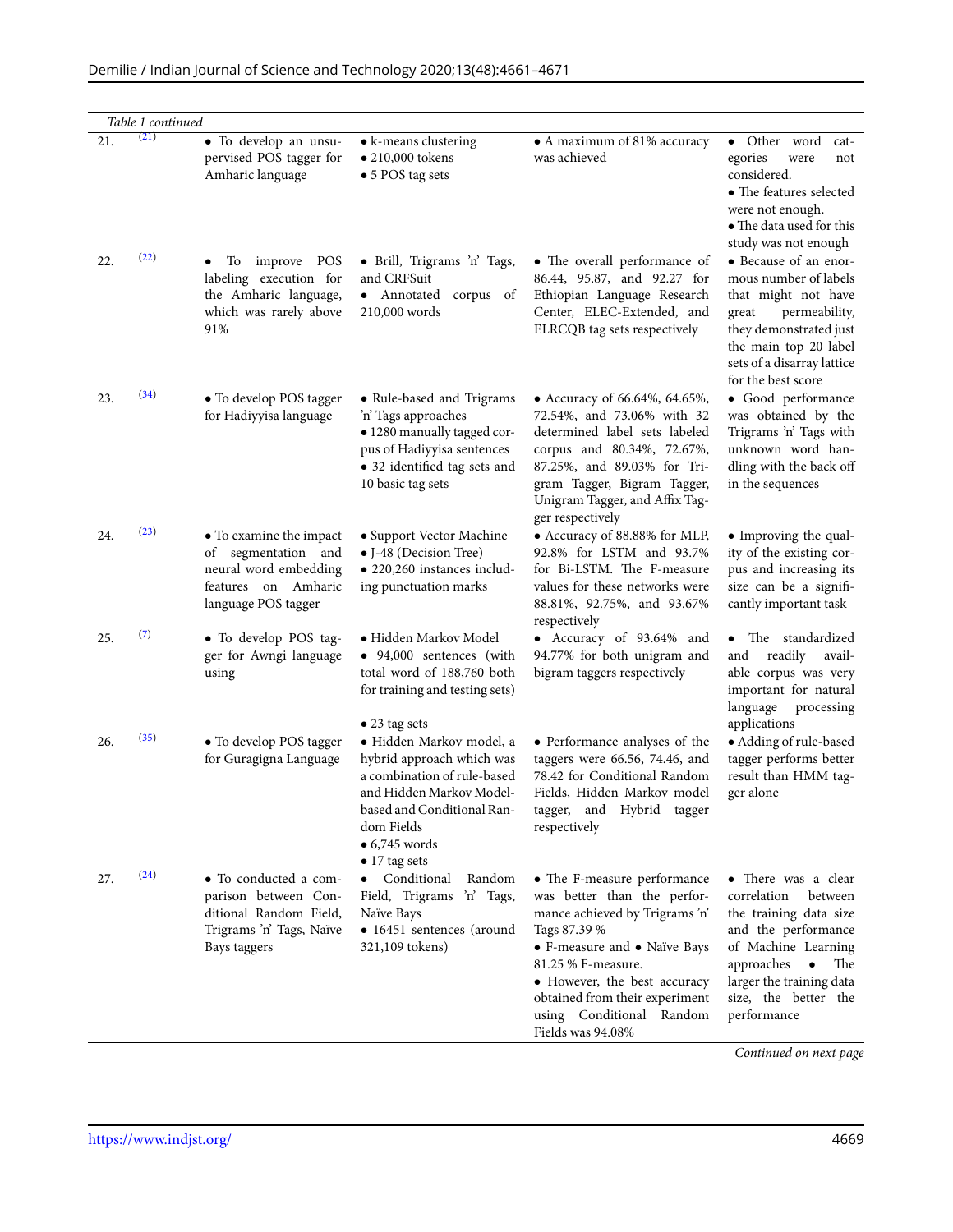| (36)<br>28.<br>• Hidden Markov Model,<br>• Considering relative<br>• To build POS tagger<br>• An accuracy of $87.51\%$ on a<br>for under-resourced lan-<br>tenfold cross-approval<br>Conditional<br>Random<br>investigation on var-<br>Fields, and neural network<br>ious methodologies,<br>guage: the instance of<br>Somali language<br>for example, Support<br>• 14,369 tagged tokens<br>Vector Machine, rule-<br>$\bullet$ 19 tag sets<br>based, and profound<br>learning-based taggers<br>additionally<br>with<br>preparing and testing<br>information<br>were | Table 1 continued |  |  |
|--------------------------------------------------------------------------------------------------------------------------------------------------------------------------------------------------------------------------------------------------------------------------------------------------------------------------------------------------------------------------------------------------------------------------------------------------------------------------------------------------------------------------------------------------------------------|-------------------|--|--|
| normal                                                                                                                                                                                                                                                                                                                                                                                                                                                                                                                                                             |                   |  |  |

### **4 Analysis of experimental results**

As revealed by table 1, no one can produce 100% accurate results for all Ethiopian languages. Hence, all the implemented POS tagger approaches are useful in any natural language processing applications.

As the related works from the summarized table indicate, before developing any kind of POS tagger for the languages by using and of the approaches, the accuracy depends on the structure and the grammatical rules that should be identified and it needs a linguistic expert. Additionally, a detailed analysis of the morphology of the language words shows that all Ethiopian languages are morphologically rich. The types of affixation such as suffixes, infixes, reduplication, blending, compounding, and concatenation of suffixes in the language contribute a lot in generating rich morphological variants and make the wordformation process complicated. Therefore, attempting to conflate each language word manually is very tedious and extremely difficult. For this reason, applying automated conflation procedures such as the POS tagger is very important for the languages. To improve the performance of the taggers, it should be tested within a large number of corpora to prove its real performance since natural language processing applications need standard and balanced corpus (from different sources and genres) preparation. Hence, preparing the standard corpus for all Ethiopian languages could also be another research opportunity in this field. Accordingly, to enhance the performance of the tagger in all approaches of the POS tagger that have been implemented for Ethiopian languages, there is a need to build a large number of raw corpora. Hence, incorporating all necessary elements, the POS tagger can also be used as a component for developing other computational tools like morphological analyzer, parser, spell checker, thesaurus, text stemmer, word frequency counting, information retrieval, and the like of the language under consideration. Finally, evaluating the POS taggers on text collection of large size collected from different sources that can represent the characteristics of the language more than a small size sample will improve the accuracy of the POS taggers for Ethiopian languages

## **5 Conclusion**

This study summarizes the works which have been done on Part of Speech Tagger (POS) for Ethiopian languages. Part of Speech (POS) taggers are otherwise called word classes, morphological classes, or lexical labels. The significance of it is the immense measure of data they give about a word and its neighbors. POS taggers are helpful for syntactic parsing as taggers decrease vagueness from the parser's information sentence, which makes parsing quicker by making the computational issue more modest, and the outcome will be less equivocal. Finally, this study can be used for future natural language processing researchers as a reference since natural language processing researches depend on POS tagger results.

#### **Acknowledgment**

The author wants to acknowledge all researchers of the area who have been contributed a lot regardless of POS tagging research work for Ethiopian languages.

## **References**

- <span id="page-9-0"></span>1) Getinet Y. By yemisrach getinet . 2015. Available from: [http://etd.aau.edu.et/bitstream/handle/123456789/6042/Yemisrach%20Getu.pdf?sequence=1&](http://etd.aau.edu.et/bitstream/handle/123456789/6042/Yemisrach%20Getu.pdf?sequence=1&isAllowed=y) [isAllowed=y](http://etd.aau.edu.et/bitstream/handle/123456789/6042/Yemisrach%20Getu.pdf?sequence=1&isAllowed=y).
- <span id="page-9-1"></span>2) Gambäck B, Olsson F, Argaw AA, Asker L. Methods for Amharic part-of-speech tagging. 2009. Available from: <https://doi.org/10.3115/1564508.1564527>.
- <span id="page-9-2"></span>3) Hasan FM. Comparison of different pos tagging techniques for some south asian languages. 2006. Available from: [https://core.ac.uk/download/pdf/](https://core.ac.uk/download/pdf/61799956.pdf) [61799956.pdf](https://core.ac.uk/download/pdf/61799956.pdf).